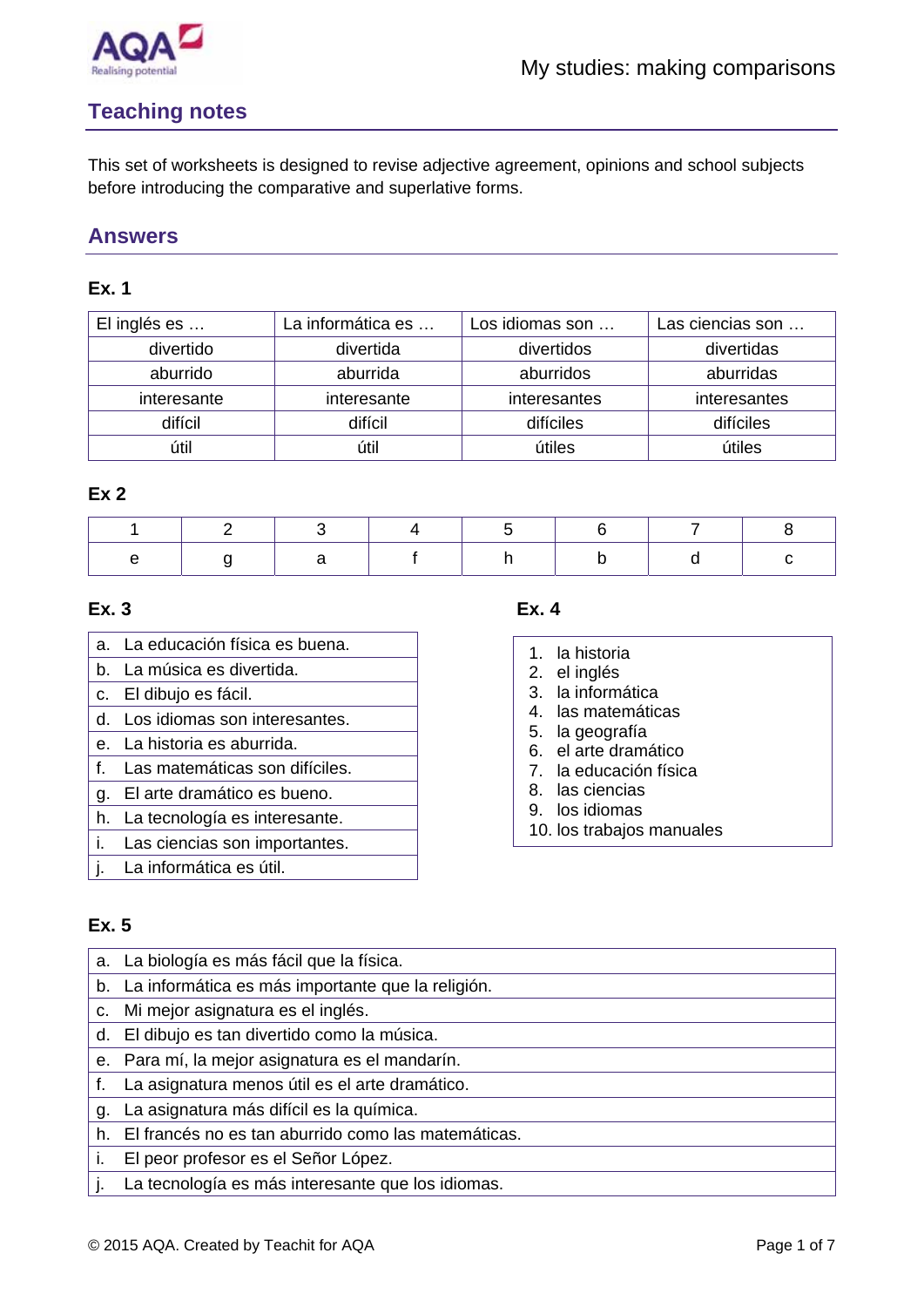# **Adjectives**

Adjectives in Spanish have to agree with the noun they are describing.

If the adjective ends in **–o**, this changes to **–a** when describing a feminine noun. For plural nouns, add **–s** to the singular form of the adjective.

| singular      |               | plural    |          |
|---------------|---------------|-----------|----------|
| masculine     | teminine      | masculine | feminine |
| buen <b>o</b> | buen <b>a</b> | buenos    | buenas   |

If the adjective ends in **any other vowel**, the spelling doesn't change to agree with feminine nouns. However, **–s** is added in the plural.

| singular   |            | plural      |             |
|------------|------------|-------------|-------------|
| masculine  | feminine   | masculine   | teminine    |
| importante | importante | importantes | importantes |

If the adjective ends in a **consonant**, there is usually no feminine agreement. In the plural, add **–es.** 

| singular       |          | plural    |          |
|----------------|----------|-----------|----------|
| masculine      | feminine | masculine | feminine |
| fácil<br>fácil |          | fáciles   | fáciles  |
|                |          |           |          |

**Ex. 1** Here are some adjectives you might use to describe school subjects. Fill in the missing forms of the adjectives in each row to complete the table below.

| El inglés es | La informática es | Los idiomas son | Las ciencias son |
|--------------|-------------------|-----------------|------------------|
|              | divertida         |                 |                  |
|              |                   | aburridos       |                  |
| interesante  |                   |                 |                  |
|              | difícil           |                 |                  |
|              |                   |                 | útiles           |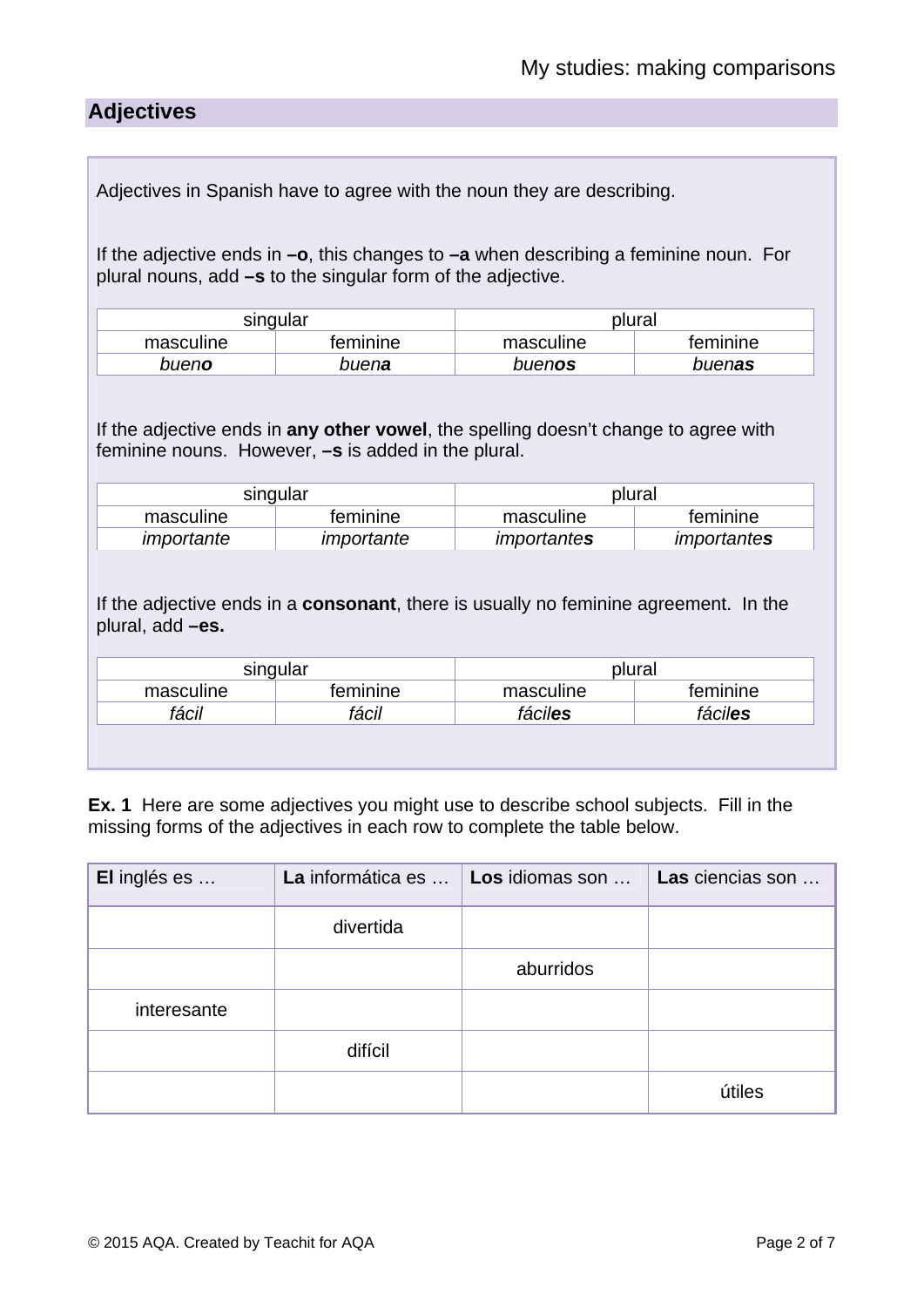| aburrido<br>$1_{\cdot}$ | a. difficult, hard |
|-------------------------|--------------------|
| 2. bueno                | b. important       |
| 3. difícil              | c. useful          |
| 4. divertido            | d. interesting     |
| 5. fácil                | e. boring          |
| importante<br>6.        | f. fun, enjoyable  |
| interesante<br>7.       | g. good            |
| útil<br>8.              | h. easy            |

**Ex. 2** Match the adjectives by writing the correct letters in the answer grid:

Finished? Look up some more adjectives that you could use to describe school subjects.

**Ex. 3** Use this list of school subjects to help you translate the sentences below into Spanish. Remember to make the adjectives agree and to use *es/son* (is/are) correctly!

| masculine                                                                                           | feminine                                                                                                                                                    | masculine plural                     | feminine plural                                                  |
|-----------------------------------------------------------------------------------------------------|-------------------------------------------------------------------------------------------------------------------------------------------------------------|--------------------------------------|------------------------------------------------------------------|
| el alemán<br>el arte dramático<br>el dibujo<br>el español<br>el francés<br>el inglés<br>el mandarín | la biología<br>la educación física<br>la física<br>la geografía<br>la historia<br>la informática<br>la música<br>la química<br>la religión<br>la tecnología | los idiomas<br>los trabajos manuales | las ciencias<br>las ciencias<br>empresariales<br>las matemáticas |

Example: Business Studies is useful. Las ciencias empresariales **son** útiles.

- a. PE is good.
- b. Music is fun.
- c. Art is easy.
- d. Languages are interesting.
- e. History is boring.
- f. Maths is difficult.
- g. Drama is good.
- h. Technology is interesting.
- i. The sciences are important.
- j. ICT is useful.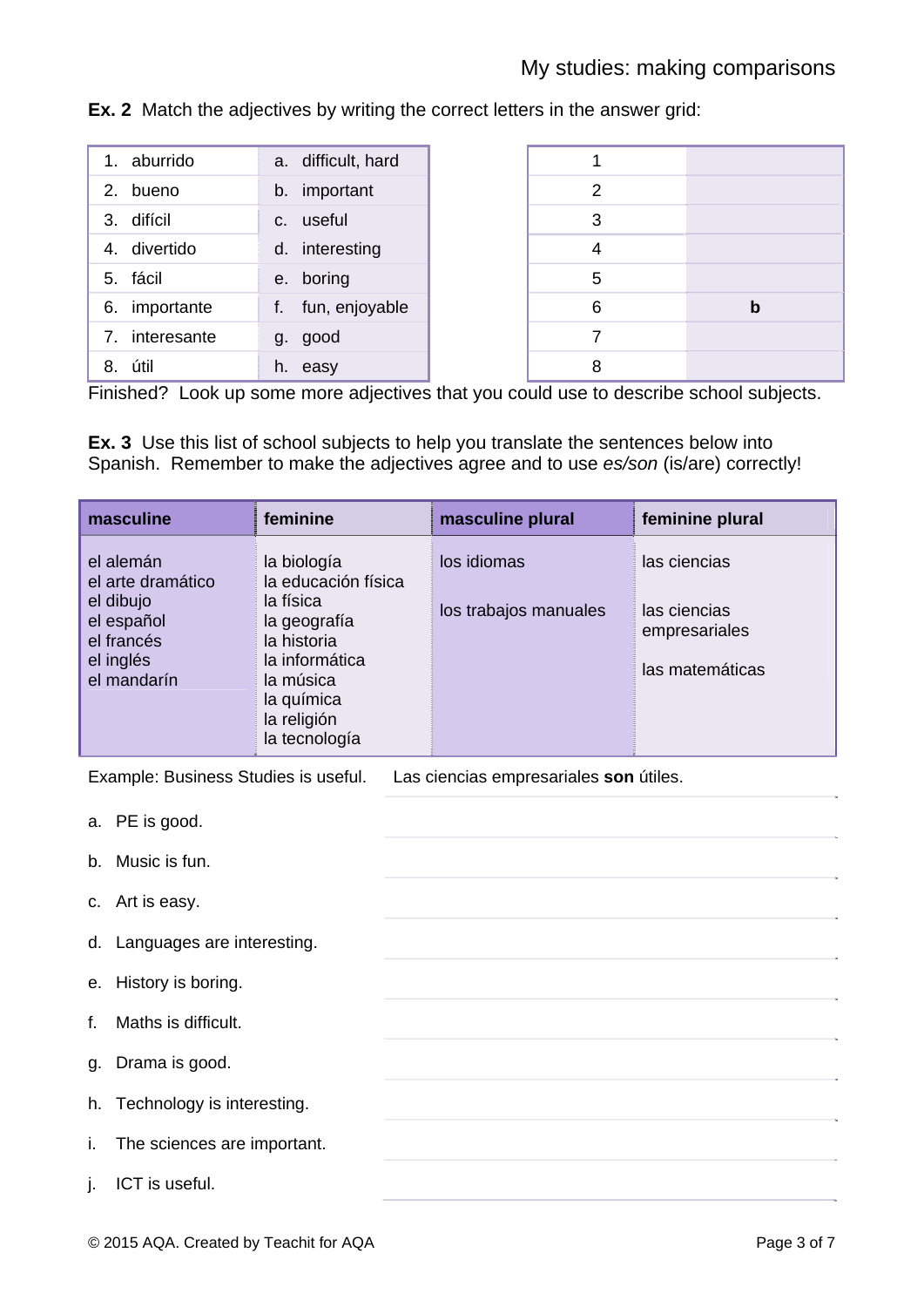## **Comparatives**

If you want to **compare** two school subjects, simply put *más … que* (more … than) around the adjective. The adjective agrees in the normal way with the first subject you mention:

 *El mandarín es más difícil que el español.* 

 *La música es más divertida que el arte dramático.* 

 *Las ciencias son más aburridas que los trabajos manuales.* 

You can also use *menos … que* (less … than):

 *La física es menos interesante que la biología.* 

If you have the same opinion of two subjects, use *tan … como* (as … as):

 *La educación física es tan fácil como el dibujo.* 

If you don't think they are the same, simply make the sentence negative:

 *La química no es tan útil como la informática.* 

There are a small number of adjectives which have their own special word for making comparisons. The two most useful ones for this topic are:

*bueno* (good)  $\rightarrow$  *mejor* (better)  $malo$  (bad)  $\rightarrow$  **peor** (worse)

These follow the normal rules, so you say *mejores/peores* in the plural.

**Ex. 4** Read this list of opinions and rank the 10 subjects mentioned in order of preference, starting with the best subject. Example: 1. la historia

- a. La educación física no es tan fácil como el arte dramático.
- b. La informática es más interesante que las matemáticas.
- c. El arte dramático es menos útil que la geografía.
- d. Los trabajos manuales son más aburridos que los idiomas.
- e. El inglés no es tan interesante como la historia.
- f. Los idiomas son más difíciles que las ciencias.
- g. Las matemáticas son más importantes que la geografía.
- h. Las ciencias son menos divertidas que la educación física.
- i. El inglés es mejor que la informática.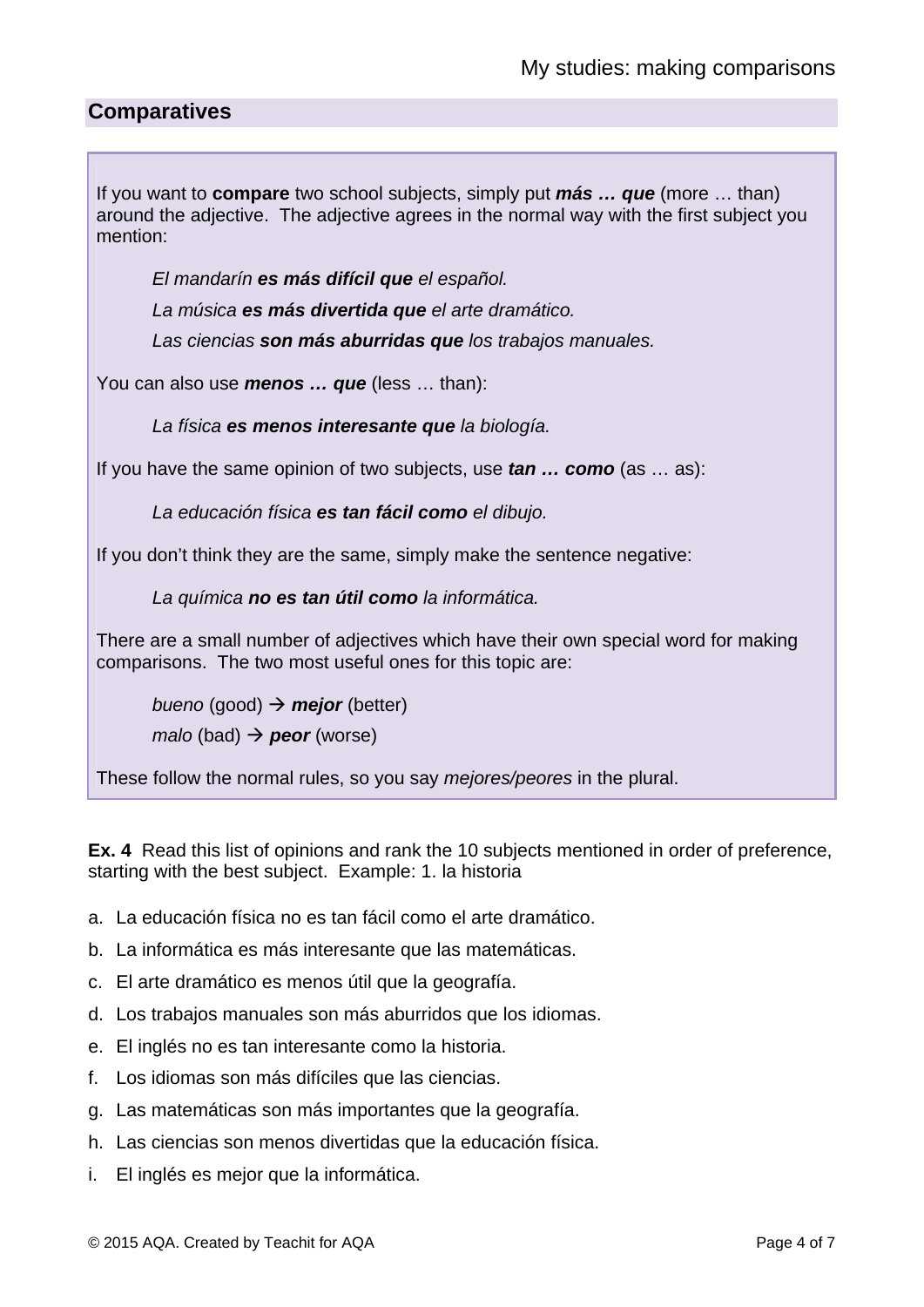## **Superlatives**

To say **the most** … , put *más* **+ adjective** after the noun you are describing:

*La asignatura más divertida es la geografía.*  The most enjoyable subject is Geography.

To say **the least** … , put *menos* **+ adjective** after the noun you are describing:

*La asignatura menos interesante es la física.*  The least interesting subject is Physics.

To say **the best/worst**, put *mejor/peor* in front of the word you are describing:

 *El mejor profesor es el señor Gómez.*  The best teacher is Señor Gómez.

 *Mi peor asignatura es el francés.*  My worst subject is French.

**Ex. 5** Translate these sentences into Spanish:

| a. Biology is easier than Physics.                      |  |
|---------------------------------------------------------|--|
| b. ICT is more important than RE.                       |  |
| c. My best subject is English.                          |  |
| d. Art is as enjoyable as Music.                        |  |
| e. For me, the best subject is<br>Mandarin.             |  |
| The least useful subject is Drama.<br>f.                |  |
| The most difficult subject is<br>g.<br>Chemistry.       |  |
| h. French is not as boring as Maths.                    |  |
| The worst teacher is Señor López.<br>i.                 |  |
| Technology is more interesting<br>ı.<br>than languages. |  |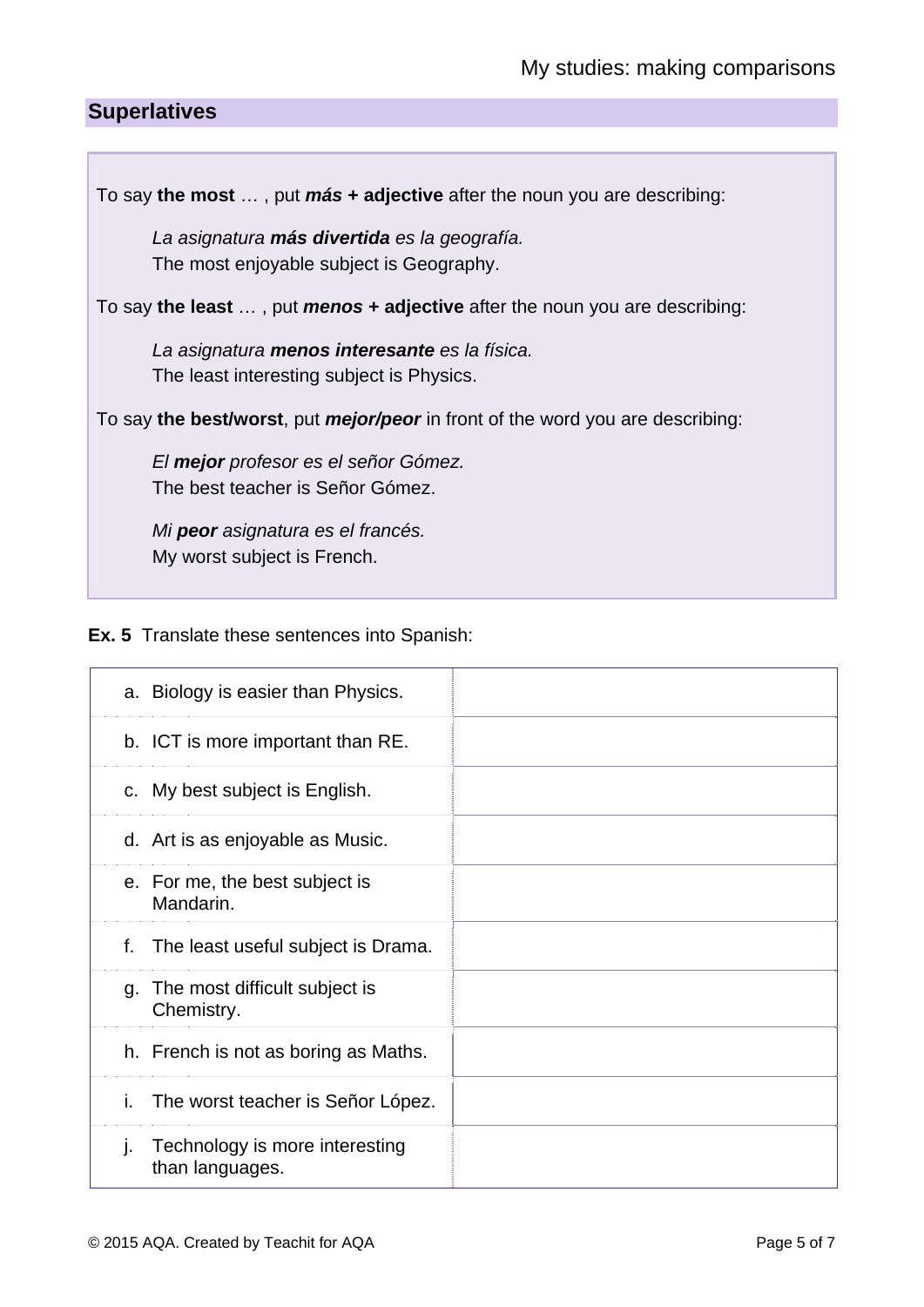## **Extension**

If you are having a discussion about subjects/teachers and you want to say, for example, **the most interesting one**, use *el/la más interesante*.

Your choice of  $e$ //a depends on the gender of the person or thing you are talking about.

For example, if you are talking about languages (*el idioma*), you might say:

 *En mi opinión, el más difícil es el mandarín.* In my opinion, the most difficult one is Mandarin.

If you are discussing sciences (*la ciencia*), you might say:

*Para mí, la más interesante es la biología.* For me, the most interesting one is Biology.

Similarly:

*La señora Martínez es la mejor (profesora).*  Miss Martínez is the best (teacher).

 *El señor Blanco es el peor (profesor).*  Mr White is the best (teacher).

Try to use some of these phrases in the exercise on the next page.